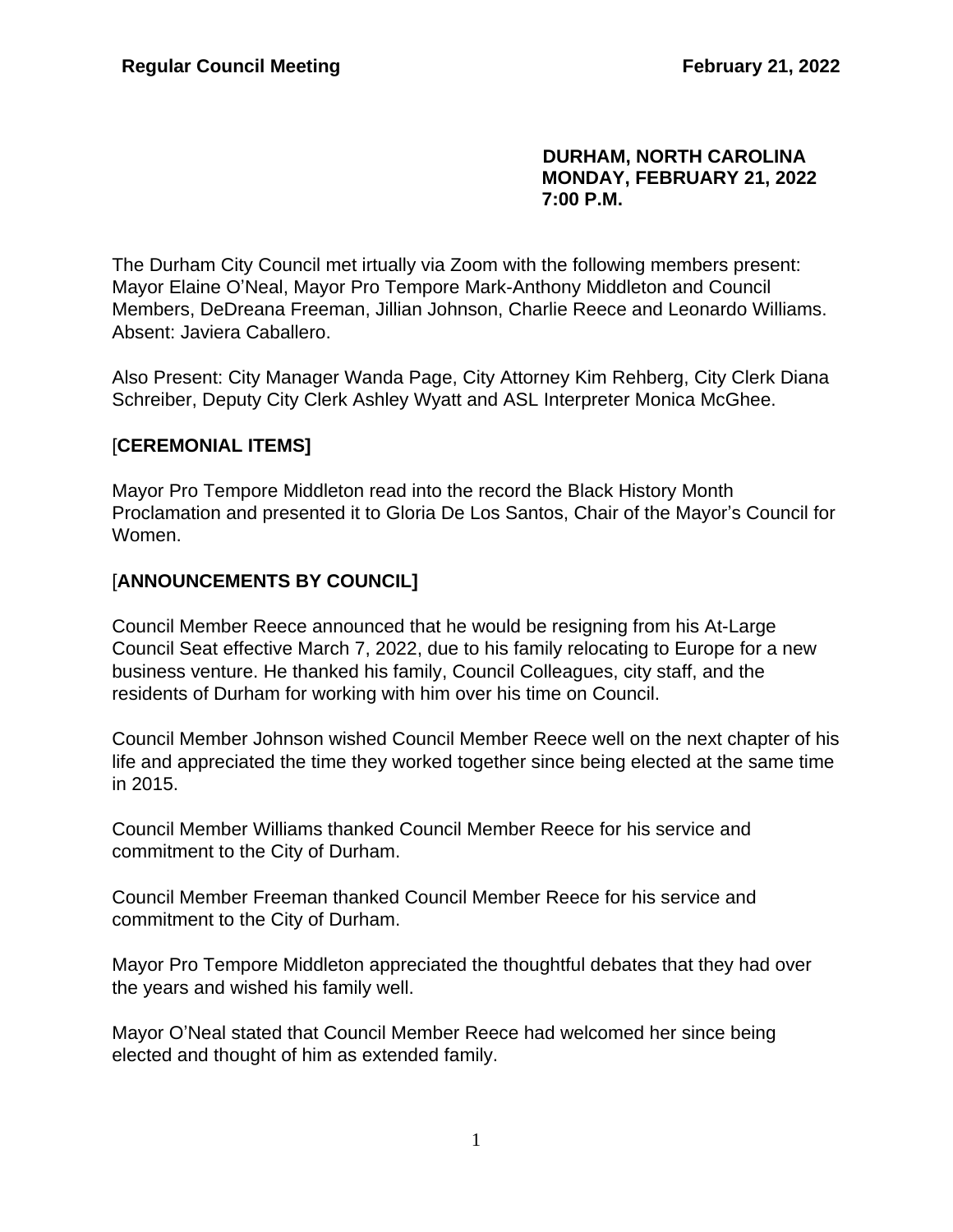Council Member Johnson requested that resident Mariel Klein be allowed to speak on consent item 11.

Ms. Klein spoke to the high interest rates, race, and gender inequities as some of the reasons to encourage the cancellation of student loans and thanked Council for their support of the item.

# [**PRIORITY ITEMS BY THE CITY MANAGER, CITY ATTORNEY, & CITY CLERK]**

City Manager Page thanked Council Member Reece for his support in her role and expressed excitement for his family as they relocate to Europe.

City Attorney Rehberg appreciated having another attorney on City Council that helped her office collaborate on certain items and wished Council Member Reece the best.

City Clerk Schreiber wished Council Member Reece and his family well on their new endeavor.

# **[CONSENT AGENDA]**

## **SUBJECT: CITIZENS ADVISORY COMMITTEE – APPOINTMENT (ITEM 1/ PR #15203)**

**MOTION** by Council Member Freeman, seconded by Council Member Johnson, to appoint Amy Jones to the Citizens Advisory Committee with the term to expire on June 30, 2022 (Due to the resignation of Jillian Riley), was approved at 7:51 p.m. by the following vote: Ayes: Mayor O'Neal, Mayor Pro Tempore Middleton and Council Members Freeman, Johnson, Reece, and Williams. Noes: None. Absent: Council Member Caballero.

## **SUBJECT: DURHAM CONVENTION AND VISITORS BUREAU (DISCOVER DURHAM) – APPOINTMENT (ITEM 2/ PR #15204)**

**MOTION** by Council Member Freeman, seconded by Council Member Johnson, to appoint Prerna Desai to the Durham Convention & Visitors Bureau (Discover Durham) representing Lodging - Limited Services with the term to expire on October 31, 2023. (Due to the resignation of Ron Hunter) was approved at 7:51 p.m. by the following vote: Ayes: Mayor O'Neal, Mayor Pro Tempore Middleton and Council Members Freeman, Johnson, Reece, and Williams. Noes: None. Absent: Council Member Caballero.

## **SUBJECT: DURHAM CULTURAL ADVISORY BOARD – APPOINTMENT (ITEM 3/ PR #15208)**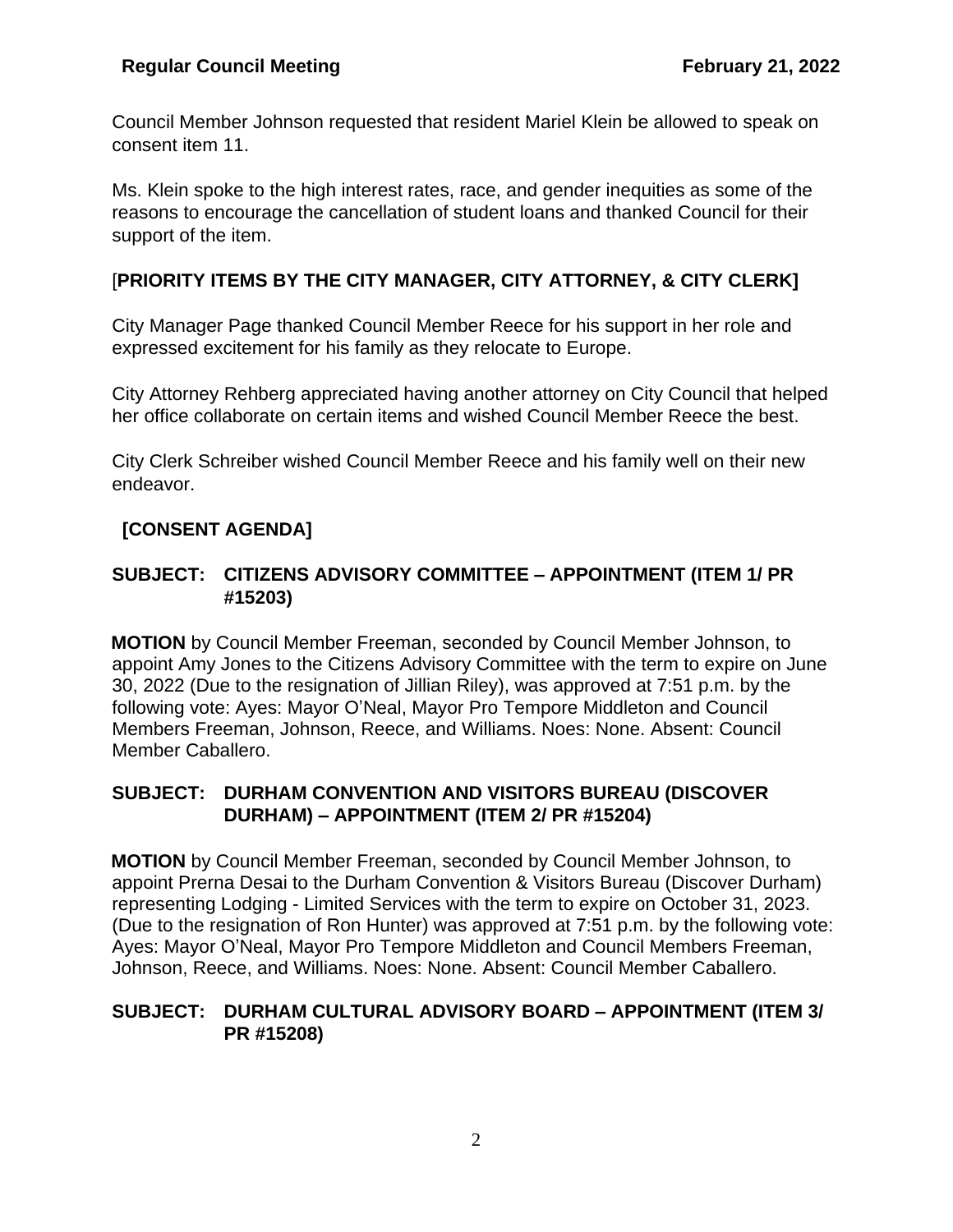**MOTION** by Council Member Freeman, seconded by Council Member Johnson, to appoint Angelique Stallings to the Durham Cultural Advisory Board with the term to expire on June 30, 2022. (Due to the resignation of Shana E. Adams), was approved at 7:51 p.m. by the following vote: Ayes: Mayor O'Neal, Mayor Pro Tempore Middleton and Council Members Freeman, Johnson, Reece, and Williams. Noes: None. Absent: Council Member Caballero.

## **SUBJECT: HUMAN RELATIONS COMMISSION – APPOINTMENTS (ITEM 4/ PR #15206)**

**MOTION** by Council Member Freeman, seconded by Council Member Johnson, to appoint Javier Alvarez-Jaimes representing Hispanic/Latino Person to the Human Relations Commission with the term to expire on June 30, 2023 (Due to the resignation of Eric O. Chacon), was approved at 7:51 p.m. by the following vote: Ayes: Mayor O'Neal, Mayor Pro Tempore Middleton and Council Members Freeman, Johnson, Reece, and Williams. Noes: None. Absent: Council Member Caballero.

## **SUBJECT: MAYOR'S COUNCIL FOR WOMEN – APPOINTMENTS (ITEM 5/ PR #15202)**

**MOTION** by Council Member Freeman, seconded by Council Member Johnson, to appoint Wahiba Kartaoui representing Cultural, Recreation and Fine Arts Sector and Akeeya Umstead representing an At-Large Resident with the terms to expire on June 30, 2022 to the Mayor's Council for Women and Jill E. Sergison representing Public Safety Sector with the term to expire on June 30, 2025 (Due to the resignations of Nana Asante Smith, Brenna M. Casey, and Rebekah Miel), was approved at 7:51 p.m. by the following vote: Ayes: Mayor O'Neal, Mayor Pro Tempore Middleton and Council Members Freeman, Johnson, Reece, and Williams. Noes: None. Absent: Council Member Caballero.

## **SUBJECT: PARTICIPATORY BUDGETING STEERING COMMITTEE – APPOINTMENT (ITEM 6/ PR #15209)**

**MOTION** by Council Member Freeman, seconded by Council Member Johnson, to appoint Andrew George to the Participatory Budgeting Steering Committee representing an At-Large Resident. The term will expire on June 30, 2022. (Due to the resignation of AJ Williams), was approved at 7:51 p.m. by the following vote: Ayes: Mayor O'Neal, Mayor Pro Tempore Middleton and Council Members Freeman, Johnson, Reece, and Williams. Noes: None. Absent: Council Member Caballero.

## **SUBJECT: RECREATION ADVISORY COMMISSION – APPOINTMENT (ITEM 7/ PR #15207)**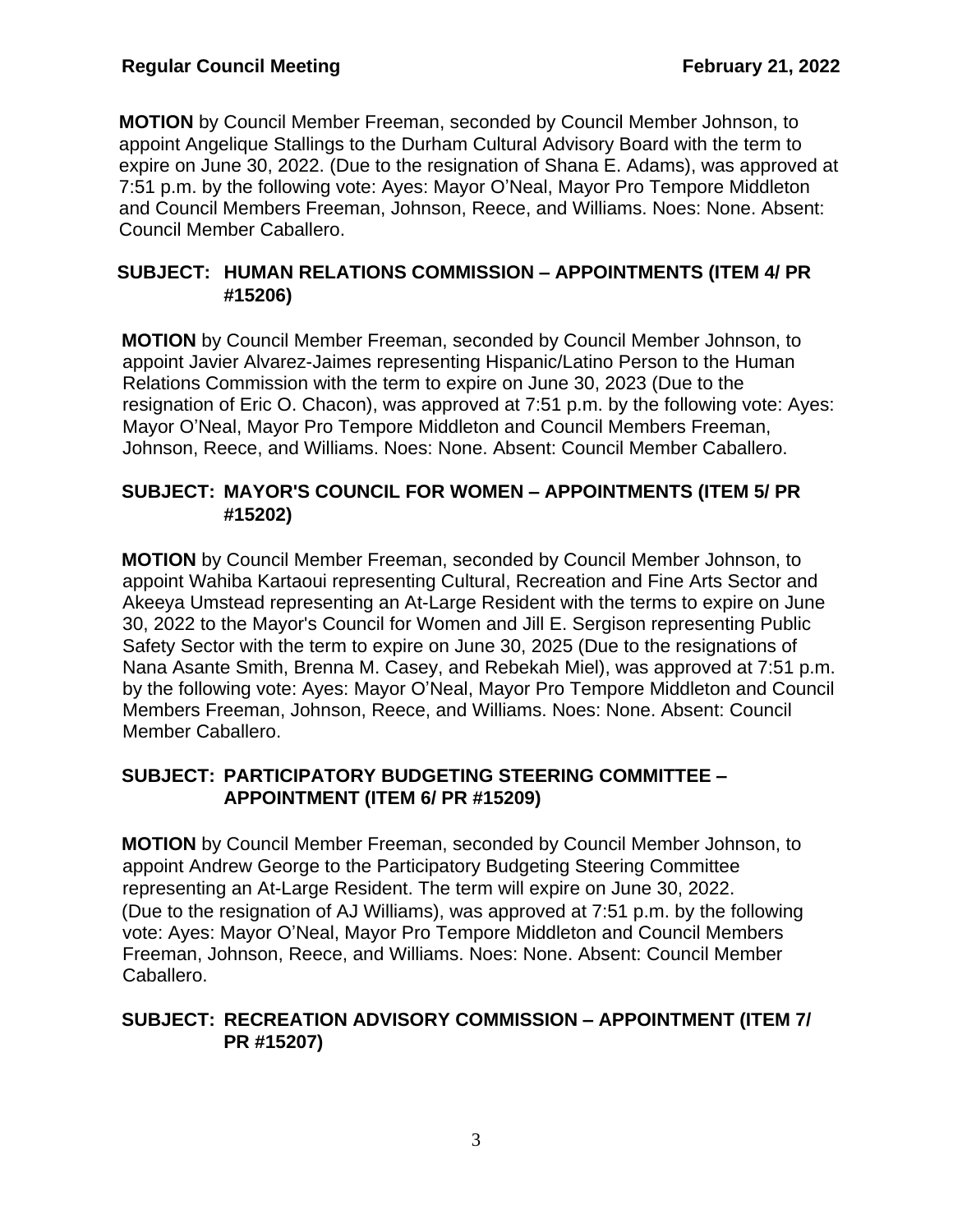**MOTION** by Council Member Freeman, seconded by Council Member Johnson, to appoint Jill S. Thomas to the Recreation Advisory Commission with the term expiring on August 8, 2022 (Due to the termination of Eric Tullis), was approved at 7:51 p.m. by the following vote: Ayes: Mayor O'Neal, Mayor Pro Tempore Middleton and Council Members Freeman, Johnson, Reece, and Williams. Noes: None. Absent: Council Member Caballero.

## **SUBJECT: COVID-19 RELIEF FUNDS PERFORMANCE AUDIT JANUARY 2022 (ITEM 8/ PR #15231)**

**MOTION** by Council Member Freeman, seconded by Council Member Johnson, to receive the COVID-19 Relief Funds Performance Audit January 2022 as presented and approved at the January 24, 2022 Audit Services Oversight Committee meeting, was approved at 7:51 p.m. by the following vote: Ayes: Mayor O'Neal, Mayor Pro Tempore Middleton and Council Members Freeman, Johnson, Reece, and Williams. Noes: None. Absent: Council Member Caballero.

# **SUBJECT: DISCOVER DURHAM ANNUAL REPORT- 2021 (ITEM 9/ PR #15088)**

**MOTION** by Council Member Freeman, seconded by Council Member Johnson, to receive the 2021 Discover Durham Annual Report, was approved at 7:51 p.m. by the following vote: Ayes: Mayor O'Neal, Mayor Pro Tempore Middleton and Council Members Freeman, Johnson, Reece, and Williams. Noes: None. Absent: Council Member Caballero.

## **SUBJECT: RALEIGH- DURHAM AIRPORT AUTHORITY 2021 ANNUAL REPORT (ITEM 10/ PR #15195)**

**MOTION** by Council Member Freeman, seconded by Council Member Johnson, to receive the Raleigh-Durham Airport Authority 2021 Annual Report, was approved at 7:51 p.m. by the following vote: Ayes: Mayor O'Neal, Mayor Pro Tempore Middleton and Council Members Freeman, Johnson, Reece, and Williams. Noes: None. Absent: Council Member Caballero.

## **SUBJECT: RESOLUTION CALLING UPON THE FEDERAL GOVERNMENT TO URGENTLY ADDRESS THE STUDENT LOAN CRISIS AND ENACT A PLAN TO CANCEL STUDENT LOAN DEBT AND BEGIN THE TRANSITION TO EDUCATION AS A PUBLIC GOOD (ITEM 11/ PR #15211)**

**MOTION** by Council Member Freeman, seconded by Council Member Johnson, to approve the resolution calling upon the Federal Government to urgently address the student loan crisis and enact a plan to cancel student loan debt and begin the transition to education as a public good, was approved at 7:51 p.m. by the following vote: Ayes: Mayor O'Neal, Mayor Pro Tempore Middleton and Council Members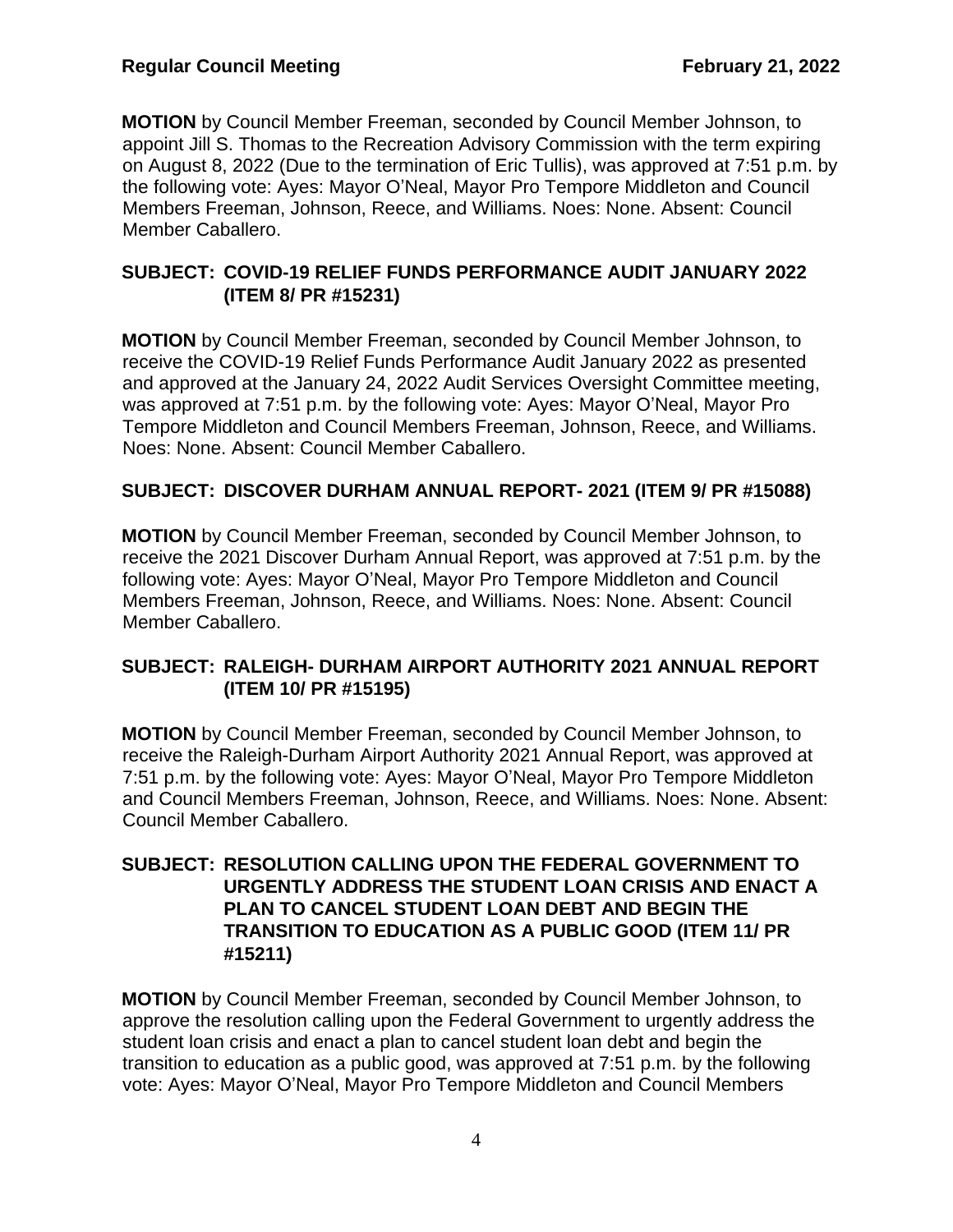Freeman, Johnson, Reece, and Williams. Noes: None. Absent: Council Member Caballero.

## **RESOLUTION #10247**

## **SUBJECT: 2021 BOARD OF ADJUSTMENT ANNUAL REPORT (ITEM 12/ PR #15214)**

**MOTION** by Council Member Freeman, seconded by Council Member Johnson, to receive the Board of Adjustment Annual Report for 2021, was approved at 7:51 p.m. by the following vote: Ayes: Mayor O'Neal, Mayor Pro Tempore Middleton and Council Members Freeman, Johnson, Reece, and Williams. Noes: None. Absent: Council Member Caballero.

### **SUBJECT: 2021 DURHAM CITY-COUNTY APPEARANCE COMMISSION ANNUAL REPORT (ITEM 13/ PR #15212)**

**MOTION** by Council Member Freeman, seconded by Council Member Johnson, to receive the 2021 Durham City-County Appearance Commission Annual Report, was approved at 7:51 p.m. by the following vote: Ayes: Mayor O'Neal, Mayor Pro Tempore Middleton and Council Members Freeman, Johnson, Reece, and Williams. Noes: None. Absent: Council Member Caballero.

## **SUBJECT: 2021 DURHAM OPEN SPACE AND TRAILS COMMISSION ANNUAL REPORT (ITEM 14/ PR #15213)**

**MOTION** by Council Member Freeman, seconded by Council Member Johnson, to receive the 2021 Durham Open Space and Trails Commission Annual Report, was approved at 7:51 p.m. by the following vote: Ayes: Mayor O'Neal, Mayor Pro Tempore Middleton and Council Members Freeman, Johnson, Reece, and Williams. Noes: None. Absent: Council Member Caballero.

## **SUBJECT: 2021 HISTORIC PRESERVATION COMMISSION ANNUAL REPORT (ITEM 15/ PR #15216)**

**MOTION** by Council Member Freeman, seconded by Council Member Johnson, to receive the 2021 Historic Preservation Commission Annual Report, was approved at 7:51 p.m. by the following vote: Ayes: Mayor O'Neal, Mayor Pro Tempore Middleton and Council Members Freeman, Johnson, Reece, and Williams. Noes: None. Absent: Council Member Caballero.

## **SUBJECT: 2021 PLANNING COMMISSION ANNUAL REPORT (ITEM 16/ PR #15215)**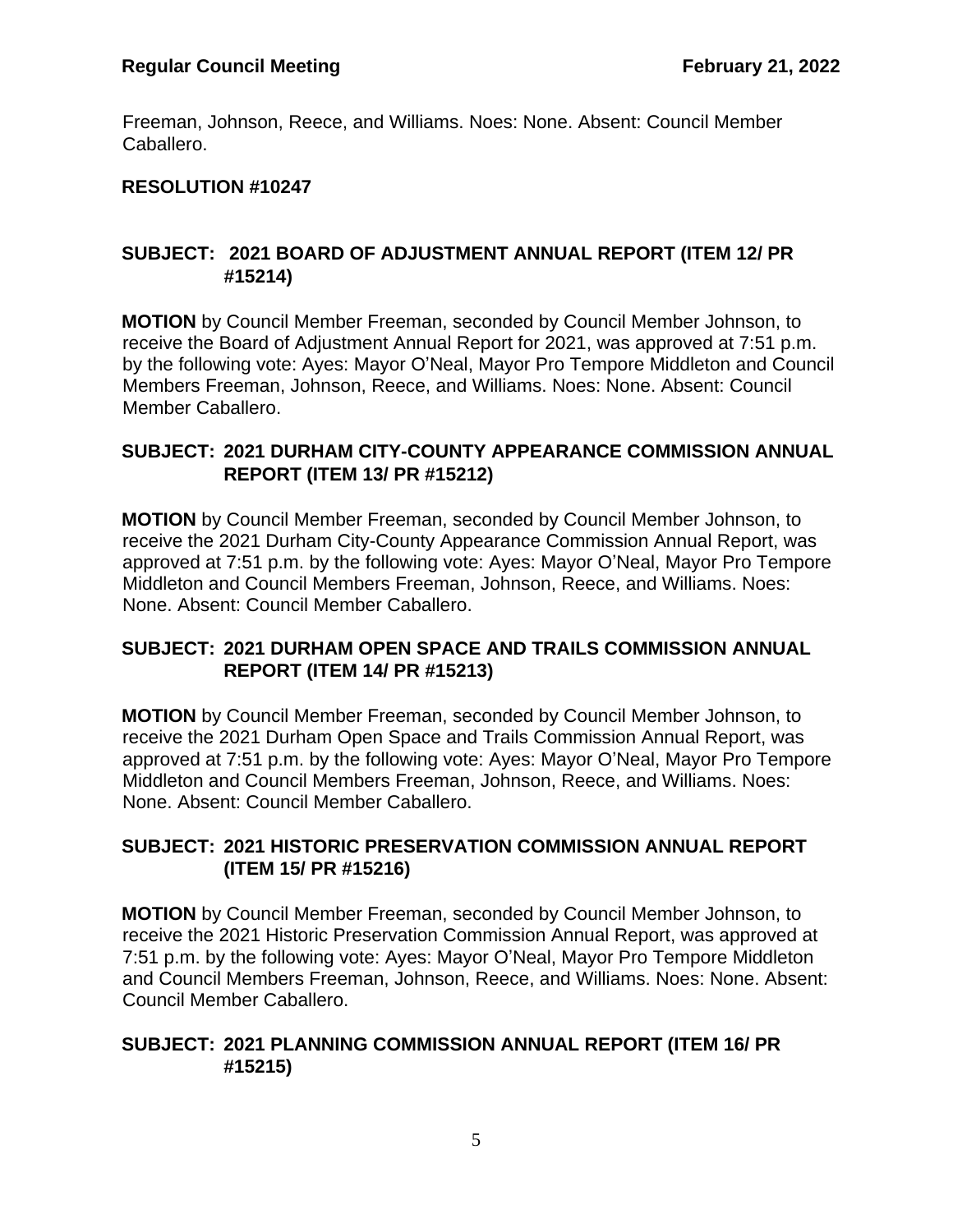**MOTION** by Council Member Freeman, seconded by Council Member Johnson, to receive the 2021 Planning Commission Annual Report, was approved at 7:51 p.m. by the following vote: Ayes: Mayor O'Neal, Mayor Pro Tempore Middleton and Council Members Freeman, Johnson, Reece, and Williams. Noes: None. Absent: Council Member Caballero.

## **SUBJECT: 2021 HOMELESS SERVICES ADVISORY COMMITTEE ANNUAL REPORT (ITEM 17/ PR #15224)**

**MOTION** by Council Member Freeman, seconded by Council Member Johnson, to receive the Annual Report from the Homeless Services Advisory Committee, was approved at 7:51 p.m. by the following vote: Ayes: Mayor O'Neal, Mayor Pro Tempore Middleton and Council Members Freeman, Johnson, Reece, and Williams. Noes: None. Absent: Council Member Caballero.

## **SUBJECT: 2021 DURHAM BICYCLE AND PEDESTRIAN ADVISORY COMMISSION ANNUAL REPORT (ITEM 18/ PR #15210)**

**MOTION** by Council Member Freeman, seconded by Council Member Johnson, to receive the 2021 Annual Report for the Durham Bicycle and Pedestrian Advisory Commission (BPAC), was approved at 7:51 p.m. by the following vote: Ayes: Mayor O'Neal, Mayor Pro Tempore Middleton and Council Members Freeman, Johnson, Reece, and Williams. Noes: None. Absent: Council Member Caballero.

# **SUBJECT: DECEMBER 2021 BID REPORT (ITEM 19/ PR #15176)**

**MOTION** by Council Member Freeman, seconded by Council Member Johnson, to receive a report on the bids that were acted upon by the City Manager in December 2021, was approved at 7:51 p.m. by the following vote: Ayes: Mayor O'Neal, Mayor Pro Tempore Middleton and Council Members Freeman, Johnson, Reece, and Williams. Noes: None. Absent: Council Member Caballero.

1. **Bid:** Fire Fighting Equipment

**Purpose of Bid:** Provides the Fire Department with Super Vac 16" PPE Fan with seven (7) 12 H Milwaukee Batteries 2 Chargers and Shore Power.

**Comments:** Priced by soliciting the lowest competitive quote in accordance with City of Durham Purchasing Policy / guidelines.

**Opened:** 12/03/2021

**Bidders:**

| Vendor                                        | Qty | Price    |   | <b>Total Cost</b> |
|-----------------------------------------------|-----|----------|---|-------------------|
| <b>Newton's Fire and Safety</b><br>Graham, NC |     | 3.735.00 | S | 26.145.00         |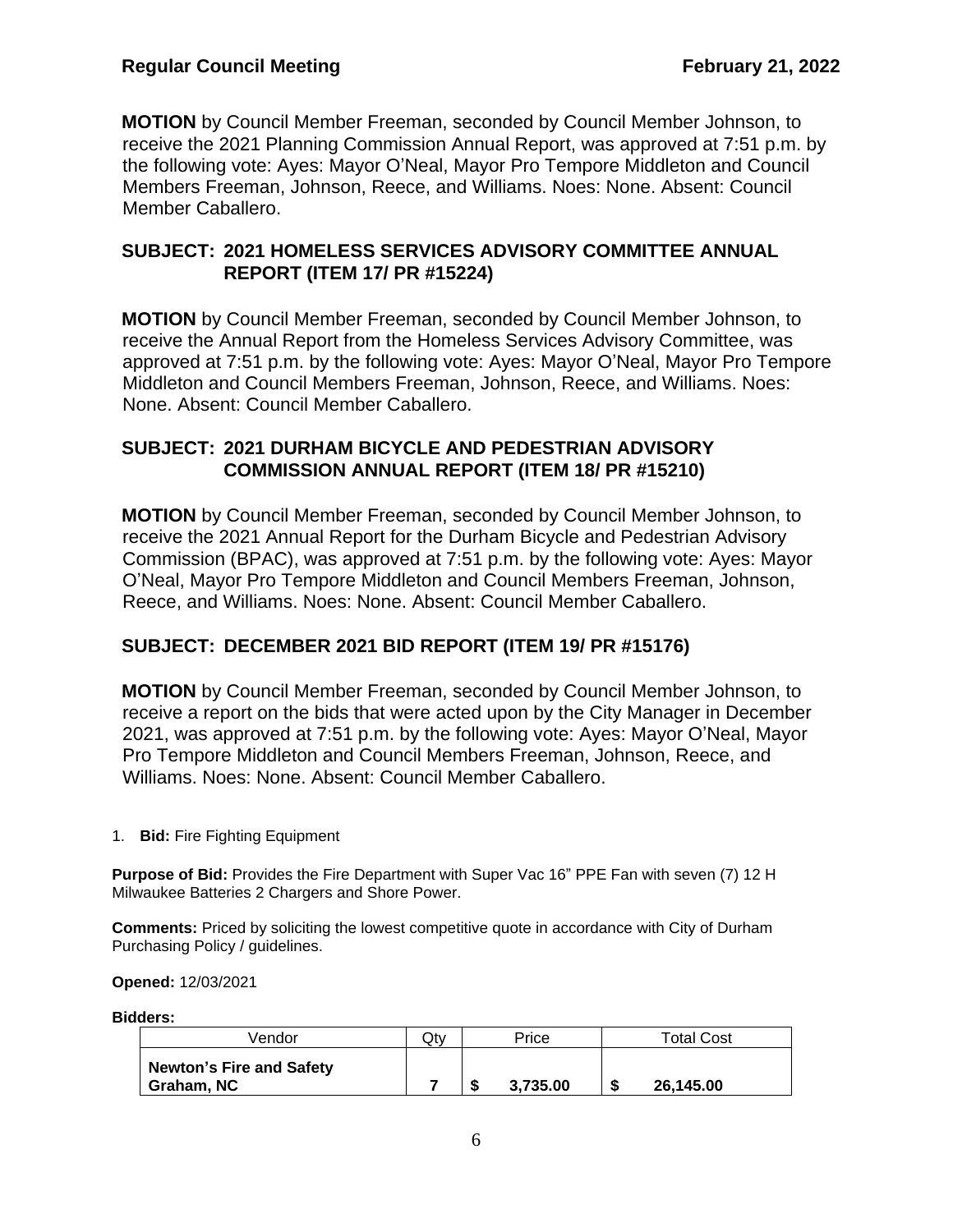

**Award Based on:** ☒**Low Bid** ☐**Other (See Comments)**

| <b>TOTAL WORKFORCE</b>        |                  |              |                |  |  |  |
|-------------------------------|------------------|--------------|----------------|--|--|--|
| <b>Employment</b><br>Category | <b>Employees</b> | <b>Males</b> | <b>Females</b> |  |  |  |
| Project Mgr.                  | 3                | 2            |                |  |  |  |
| <b>Professional</b>           | 16               | 15           |                |  |  |  |
| <b>Technical</b>              | ი                | O            | ი              |  |  |  |
| <b>Clerical</b>               | $\overline{2}$   | 0            | 2              |  |  |  |
| Labor                         | 3                | 3            |                |  |  |  |
| Total                         | 24               | 20           |                |  |  |  |

| <b>UBE/SLBE REQUIREMENTS - MALES</b> |       |              |                 |                                               |                                                |  |
|--------------------------------------|-------|--------------|-----------------|-----------------------------------------------|------------------------------------------------|--|
| <b>Employment</b><br>Category        | White | <b>Black</b> | <b>Hispanic</b> | Asian or<br><b>Pacific</b><br><b>Islander</b> | Indian<br>or<br><b>Alaska</b><br><b>Native</b> |  |
| Project Mgr.                         | 2     | Ω            |                 | 0                                             | 0                                              |  |
| Professional                         | 15    | 0            |                 | 0                                             | 0                                              |  |
| <b>Technical</b>                     | 0     | O            |                 | 0                                             | 0                                              |  |
| <b>Clerical</b>                      | O     | ი            |                 | ი                                             | U                                              |  |
| Labor                                | 3     |              |                 |                                               |                                                |  |
| Total                                | 20    |              |                 |                                               |                                                |  |

| <b>UBE/SLBE REQUIREMENTS - FEMALES</b> |       |              |                 |                                               |                                         |  |
|----------------------------------------|-------|--------------|-----------------|-----------------------------------------------|-----------------------------------------|--|
| <b>Employment</b><br>Category          | White | <b>Black</b> | <b>Hispanic</b> | Asian or<br><b>Pacific</b><br><b>Islander</b> | Indian<br>or<br>Alaska<br><b>Native</b> |  |
| Project Mgr.                           |       | 0            |                 |                                               |                                         |  |
| <b>Professional</b>                    |       |              |                 |                                               |                                         |  |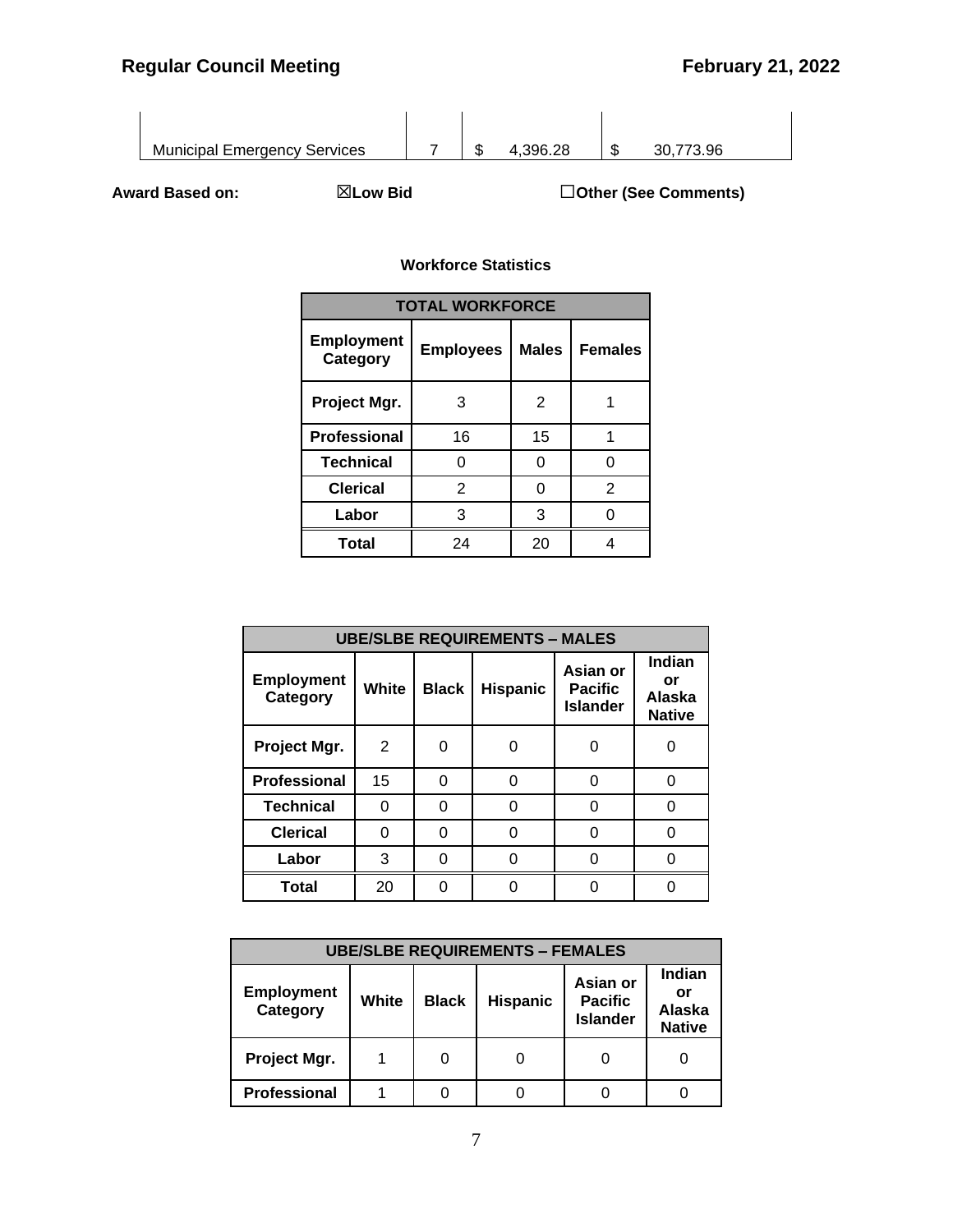| <b>Technical</b> |  |  |  |
|------------------|--|--|--|
| <b>Clerical</b>  |  |  |  |
| Labor            |  |  |  |
| <b>Total</b>     |  |  |  |

2. **Bid:** Computer Hardware

**Purpose of Bid:** Provides the Police Department with nineteen (19) Dell CTO 5520 13-1125G4 256/8 W10P

**Comments:** Priced in accordance with National IPA Technology Solutions Contract 2018011-CDW.

**Opened:** 12/15/2021

**Bidders:**

| Vendor                                         | Qtv | Price    | <b>Total Cost</b> |
|------------------------------------------------|-----|----------|-------------------|
| <b>CDW Government Inc.</b><br>Vermon Hills, IL | 19  | 1.518.00 | 28.842.00         |

**Award Based on:** ☐**Low Bid** ☒**Other (See Comments)**

| <b>TOTAL WORKFORCE</b>        |                  |              |                |  |  |  |
|-------------------------------|------------------|--------------|----------------|--|--|--|
| <b>Employment</b><br>Category | <b>Employees</b> | <b>Males</b> | <b>Females</b> |  |  |  |
| Project Mgr.                  | 2                |              |                |  |  |  |
| Professional                  | 37               | 22           | 15             |  |  |  |
| <b>Technical</b>              | ი                | O            | ი              |  |  |  |
| <b>Clerical</b>               | 165              | 128          | 37             |  |  |  |
| Labor                         |                  |              | n              |  |  |  |
| <b>Total</b>                  | 204              | 151          | 53             |  |  |  |

| <b>UBE/SLBE REQUIREMENTS - MALES</b> |       |              |                 |                                               |                                                |  |
|--------------------------------------|-------|--------------|-----------------|-----------------------------------------------|------------------------------------------------|--|
| <b>Employment</b><br>Category        | White | <b>Black</b> | <b>Hispanic</b> | Asian or<br><b>Pacific</b><br><b>Islander</b> | Indian<br>or<br><b>Alaska</b><br><b>Native</b> |  |
| Project Mgr.                         |       | 0            |                 |                                               |                                                |  |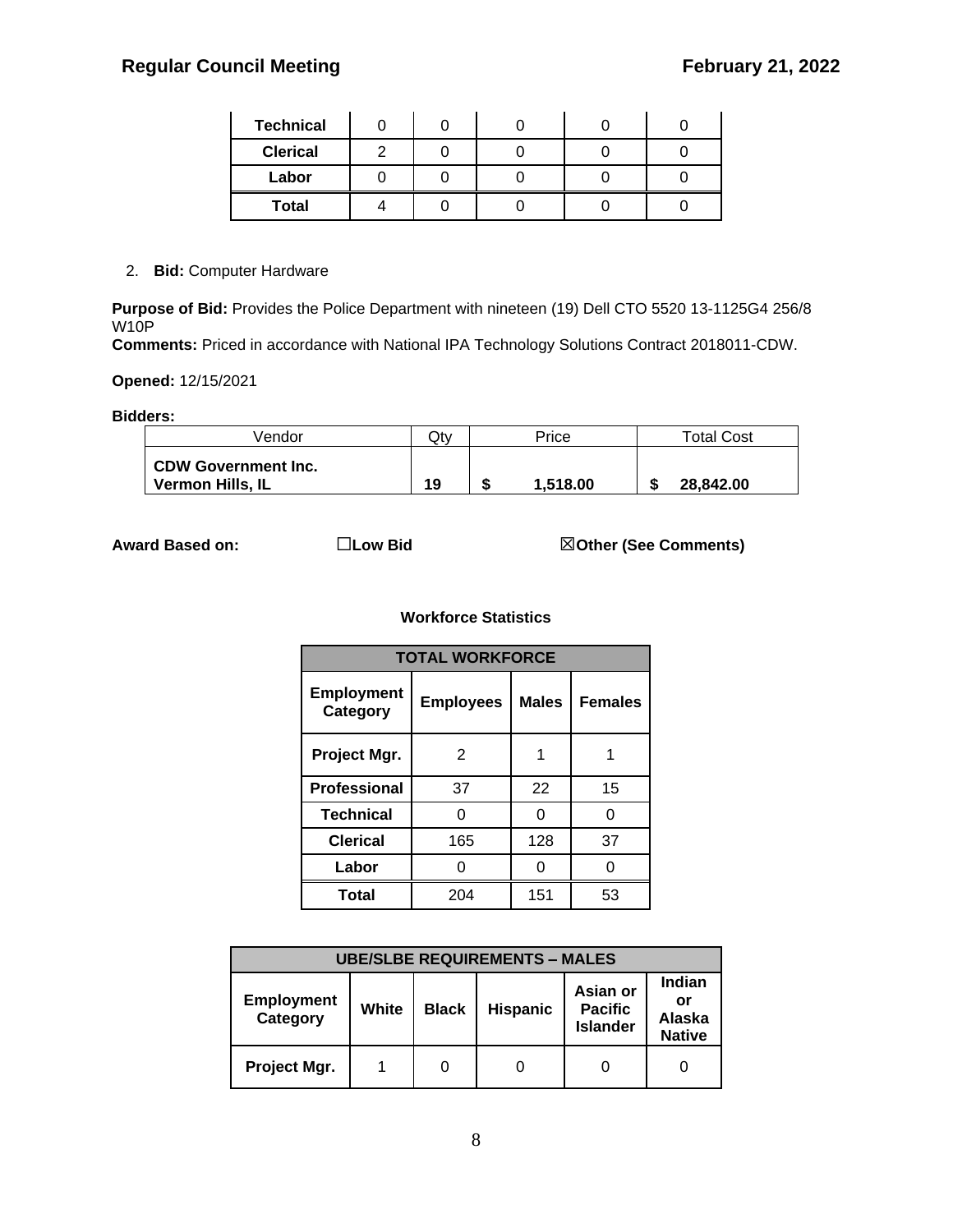| Professional     | 20  |   |  |  |
|------------------|-----|---|--|--|
| <b>Technical</b> |     |   |  |  |
| <b>Clerical</b>  | 121 | ว |  |  |
| Labor            |     |   |  |  |
| <b>Total</b>     | 142 |   |  |  |

| <b>UBE/SLBE REQUIREMENTS - FEMALES</b> |       |              |                 |                                               |                                         |  |
|----------------------------------------|-------|--------------|-----------------|-----------------------------------------------|-----------------------------------------|--|
| <b>Employment</b><br>Category          | White | <b>Black</b> | <b>Hispanic</b> | Asian or<br><b>Pacific</b><br><b>Islander</b> | Indian<br>or<br>Alaska<br><b>Native</b> |  |
| Project Mgr.                           |       | 0            |                 |                                               |                                         |  |
| Professional                           | 10    | 5            | 0               | U                                             |                                         |  |
| <b>Technical</b>                       | O     | 0            | 0               | n                                             |                                         |  |
| <b>Clerical</b>                        | 23    | 10           | 0               | 4                                             |                                         |  |
| Labor                                  |       | 0            | ი               |                                               |                                         |  |
| <b>Total</b>                           | 34    | 15           |                 |                                               |                                         |  |

#### 3. **Bid:** Office Furniture

**Purpose of Bid:** Provides the Water Management Department with office furniture.

**Comments:** In accordance with the NC State Contract 420A - PMC Commercial Interiors is the existing provider of the office furniture for the City of Durham.

**Opened:** 12/17/2021

#### **Bidders:**

| √endor                                         | Qtv | Price     | <b>Total Cost</b> |
|------------------------------------------------|-----|-----------|-------------------|
| <b>PMC Commercial Interiors</b><br>Raleigh, NC |     | 16.662.96 | 16.662.96         |

**Award Based on:** ☐**Low Bid** ☒**Other (See Comments)**

| <b>TOTAL WORKFORCE</b>        |                  |              |                |  |  |  |
|-------------------------------|------------------|--------------|----------------|--|--|--|
| <b>Employment</b><br>Category | <b>Employees</b> | <b>Males</b> | <b>Females</b> |  |  |  |
| Project Mgr.                  | 15               | 6            | р              |  |  |  |
| Professional                  | 89               | 25           |                |  |  |  |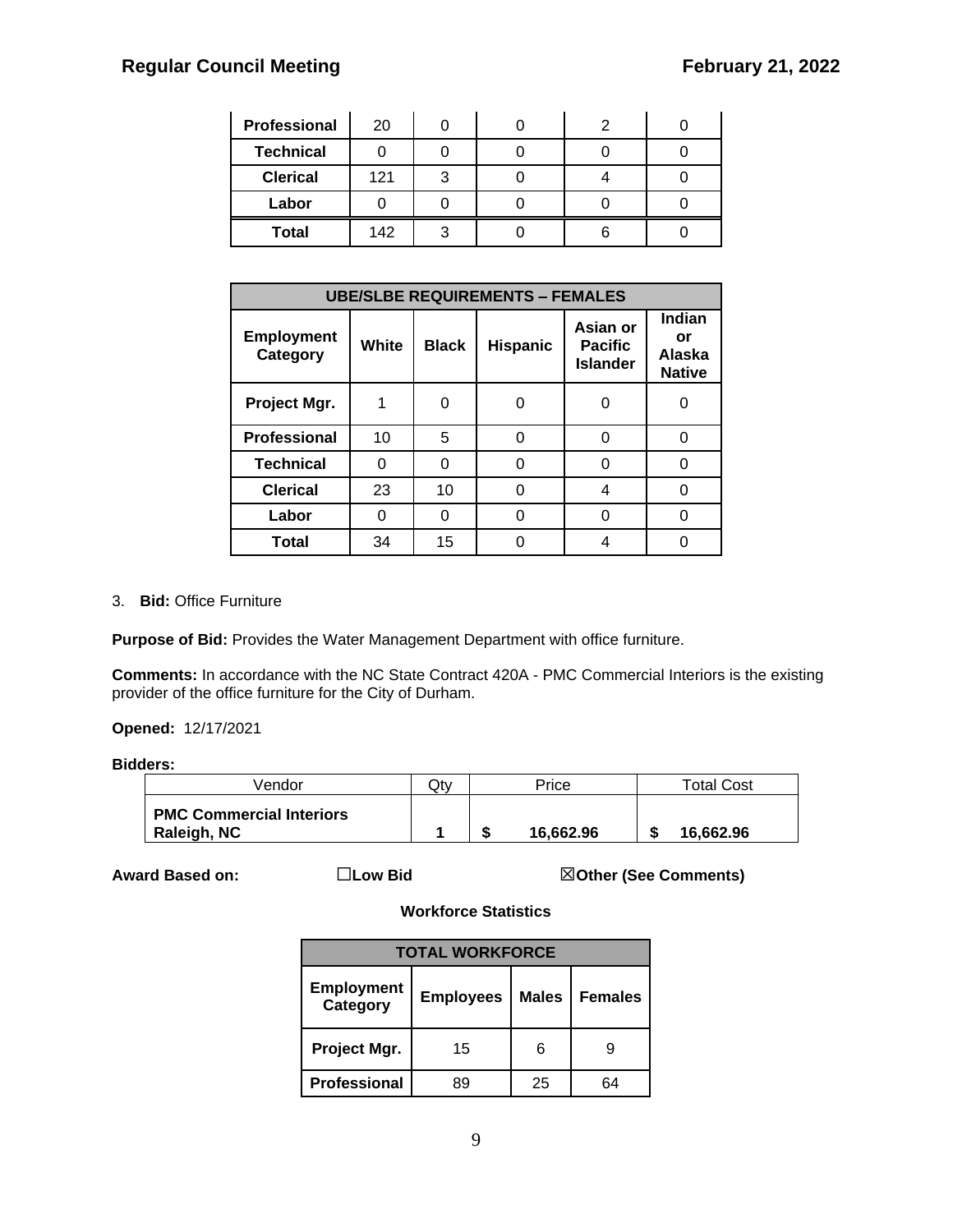| <b>Technical</b> | 27  | 27 |    |
|------------------|-----|----|----|
| <b>Clerical</b>  | 22  |    | 20 |
| Labor            |     |    |    |
| <b>Total</b>     | 161 | 68 | 93 |

| <b>UBE/SLBE REQUIREMENTS - MALES</b> |       |              |                 |                                               |                                         |  |  |
|--------------------------------------|-------|--------------|-----------------|-----------------------------------------------|-----------------------------------------|--|--|
| <b>Employment</b><br>Category        | White | <b>Black</b> | <b>Hispanic</b> | Asian or<br><b>Pacific</b><br><b>Islander</b> | Indian<br>or<br>Alaska<br><b>Native</b> |  |  |
| Project Mgr.                         | 5     |              |                 | 0                                             |                                         |  |  |
| Professional                         | 24    | 0            | O               | 1                                             | O                                       |  |  |
| <b>Technical</b>                     | 20    | 5            | $\overline{2}$  | 0                                             | O                                       |  |  |
| <b>Clerical</b>                      | 2     | 0            | U               | 0                                             | ∩                                       |  |  |
| Labor                                |       |              |                 |                                               |                                         |  |  |
| <b>Total</b>                         | 58    | 7            | 2               |                                               |                                         |  |  |

| <b>UBE/SLBE REQUIREMENTS - FEMALES</b> |              |              |                 |                                               |                                                |  |  |
|----------------------------------------|--------------|--------------|-----------------|-----------------------------------------------|------------------------------------------------|--|--|
| <b>Employment</b><br>Category          | <b>White</b> | <b>Black</b> | <b>Hispanic</b> | Asian or<br><b>Pacific</b><br><b>Islander</b> | <b>Indian</b><br>or<br>Alaska<br><b>Native</b> |  |  |
| Project Mgr.                           | 8            |              |                 | 0                                             | ი                                              |  |  |
| Professional                           | 61           | 0            | $\overline{2}$  | 1                                             | 0                                              |  |  |
| <b>Technical</b>                       | 0            | 0            |                 | 0                                             | 0                                              |  |  |
| <b>Clerical</b>                        | 17           | 2            |                 | 1                                             |                                                |  |  |
| Labor                                  | 0            | 0            |                 | ი                                             |                                                |  |  |
| <b>Total</b>                           | 86           | 3            | 2               | 2                                             |                                                |  |  |

#### 4. **Bid:** Police Motorcycles

**Purpose of Bid:** Provides the Police Department with (2) R1250 RT-P BMW - Motorcycles.

**Comments:** Priced by soliciting the lowest competitive quote in accordance with City of Durham Purchasing Policy / guidelines.

**Opened:** 12/09/2021

**Bidders:**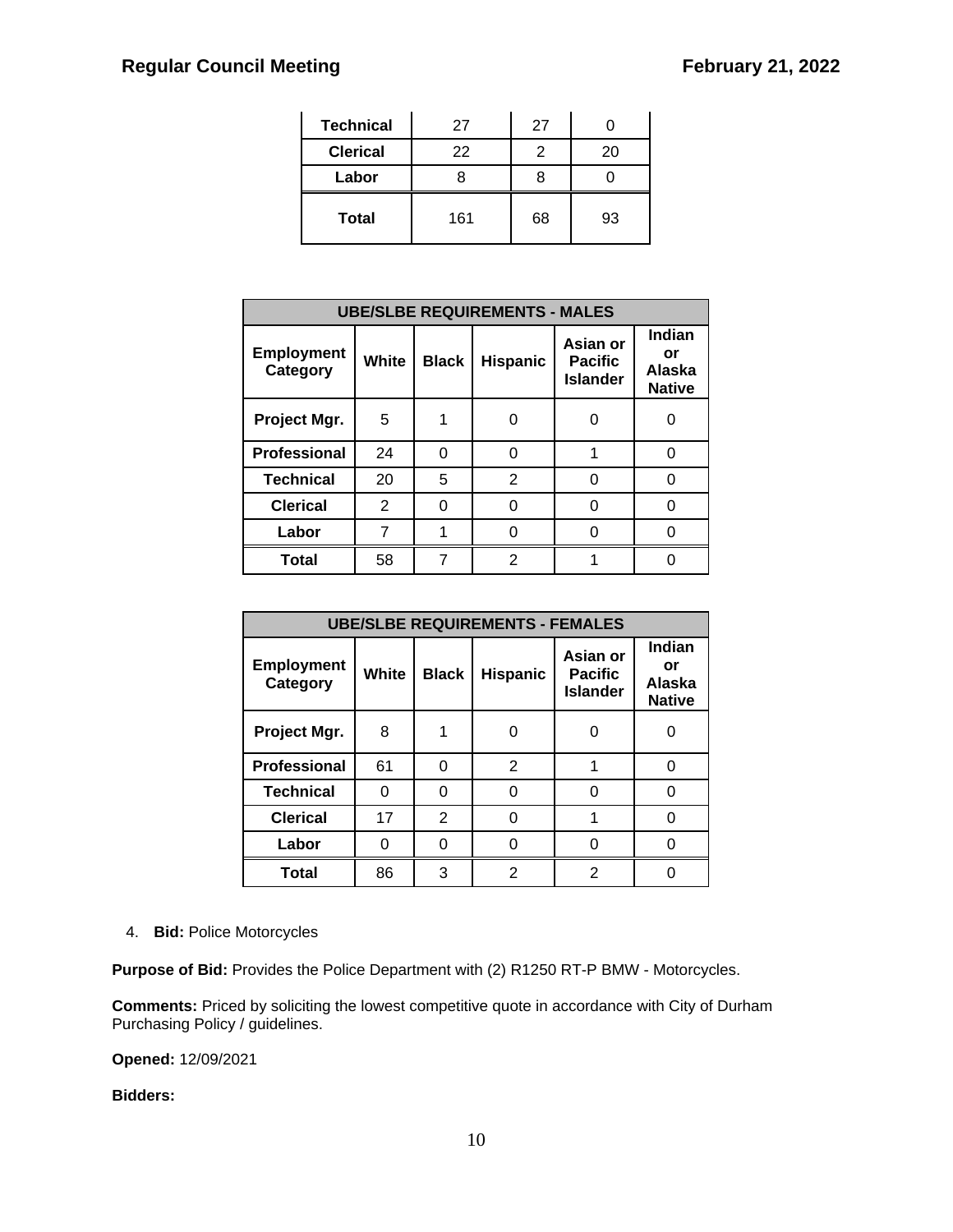| Vendor                   | Qty |   | Price     |    | <b>Total Cost</b> |
|--------------------------|-----|---|-----------|----|-------------------|
|                          |     |   |           |    |                   |
| Eurosport, Ashville, NC  | 2   | S | 26,405.59 | S  | 52,811.18         |
|                          |     |   |           |    |                   |
| Garcia MOTO, Raleigh, NC | հ   | S | 27,051.09 | \$ | 54,102.18         |

**Award Based on:** ☒**Low Bid** ☐**Other (See Comments)**

| <b>TOTAL WORKFORCE</b>        |                  |                |                |  |  |  |  |
|-------------------------------|------------------|----------------|----------------|--|--|--|--|
| <b>Employment</b><br>Category | <b>Employees</b> | <b>Males</b>   | <b>Females</b> |  |  |  |  |
| Project Mgr.                  | 2                | $\overline{2}$ |                |  |  |  |  |
| Professional                  | 6                | 4              | 2              |  |  |  |  |
| <b>Technical</b>              | 4                | 4              | ∩              |  |  |  |  |
| <b>Clerical</b>               | ∩                | 0              |                |  |  |  |  |
| Labor                         |                  |                |                |  |  |  |  |
| <b>Total</b>                  | 12               | 10             | 2              |  |  |  |  |

| <b>UBE/SLBE REQUIREMENTS - MALES</b> |       |              |                 |                                               |                                                       |  |  |  |
|--------------------------------------|-------|--------------|-----------------|-----------------------------------------------|-------------------------------------------------------|--|--|--|
| <b>Employment</b><br>Category        | White | <b>Black</b> | <b>Hispanic</b> | Asian or<br><b>Pacific</b><br><b>Islander</b> | <b>Indian</b><br>or<br><b>Alaska</b><br><b>Native</b> |  |  |  |
| Project Mgr.                         | 2     |              |                 |                                               |                                                       |  |  |  |
| Professional                         | 4     | 0            |                 | U                                             | ი                                                     |  |  |  |
| <b>Technical</b>                     | 3     | 0            |                 |                                               | ი                                                     |  |  |  |
| <b>Clerical</b>                      | 0     | 0            |                 | 0                                             | 0                                                     |  |  |  |
| Labor                                | U     | O            |                 |                                               |                                                       |  |  |  |
| <b>Total</b>                         | 9     |              |                 |                                               |                                                       |  |  |  |

| <b>UBE/SLBE REQUIREMENTS - FEMALES</b> |       |              |                 |                                               |                                         |  |  |
|----------------------------------------|-------|--------------|-----------------|-----------------------------------------------|-----------------------------------------|--|--|
| <b>Employment</b><br>Category          | White | <b>Black</b> | <b>Hispanic</b> | Asian or<br><b>Pacific</b><br><b>Islander</b> | Indian<br>or<br>Alaska<br><b>Native</b> |  |  |
| Project Mgr.                           |       | 0            |                 |                                               |                                         |  |  |
| <b>Professional</b>                    | 2     |              |                 |                                               |                                         |  |  |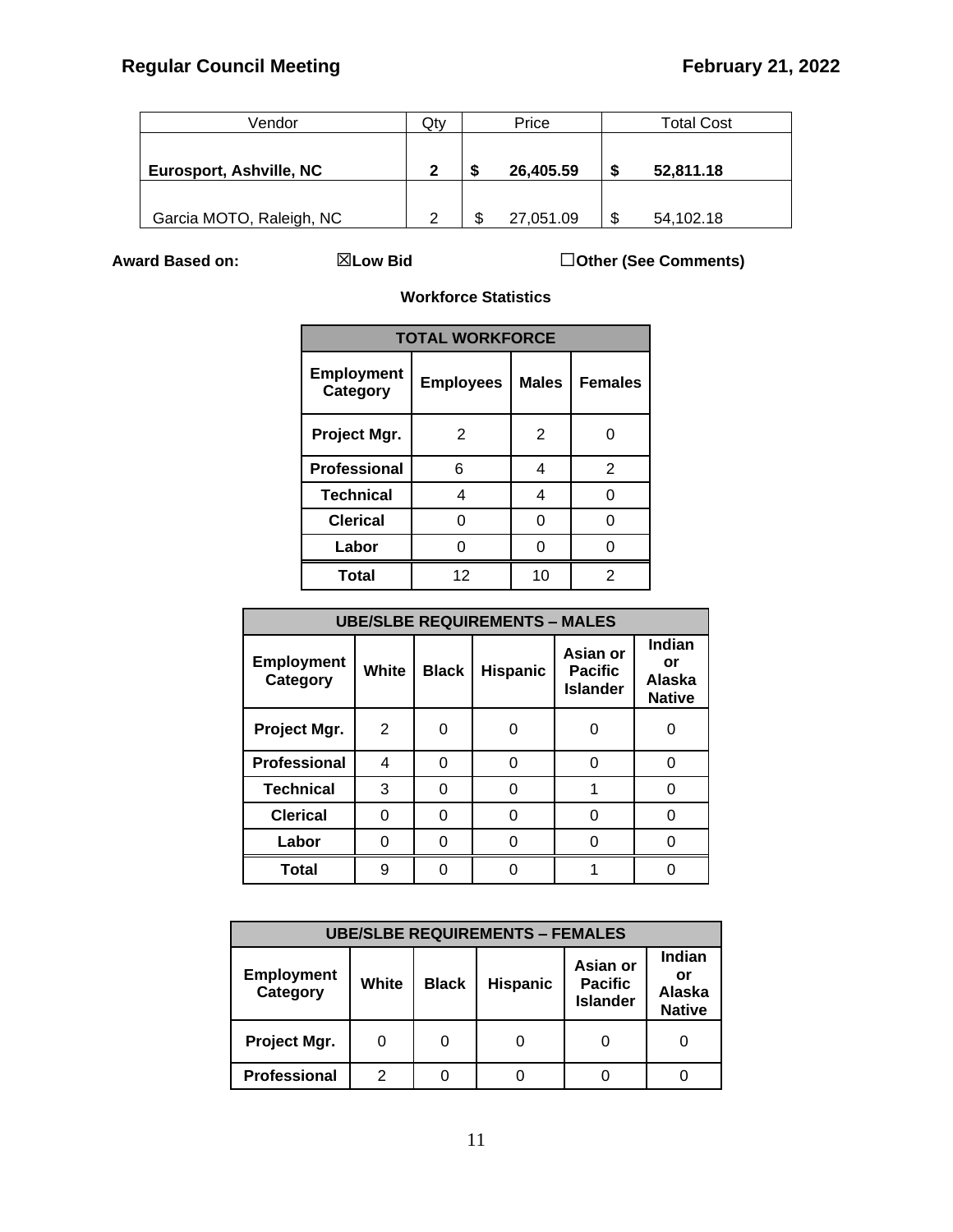| <b>Technical</b> |  |  |  |
|------------------|--|--|--|
| <b>Clerical</b>  |  |  |  |
| Labor            |  |  |  |
| <b>Total</b>     |  |  |  |

5. **Bid:** Police Vehicles

**Purpose of Bid:** Provides the Police Department with (1) 2022 Honda Insight EX FWD.

**Comments:** Priced by soliciting the lowest competitive quote in accordance with City of Durham Purchasing Policy / guidelines.

**Opened:** 12/04/2021

#### **Bidders:**

| Vendor                                                      | Qtv |    | Price     |    | <b>Total Cost</b> |
|-------------------------------------------------------------|-----|----|-----------|----|-------------------|
| <b>BOYD CHEVROLET BUICK GMC</b><br><b>TRUCK, Oxford, NC</b> |     | S  | 26.924.00 | S  | 26.924.00         |
|                                                             |     |    |           |    |                   |
| Auto Park, Cary, NC                                         |     | \$ | 28,607.19 | \$ | 28,607.19         |

**Award Based on:** ☒**Low Bid** ☐**Other (See Comments)**

| <b>TOTAL WORKFORCE</b>        |                  |              |                |  |  |  |  |
|-------------------------------|------------------|--------------|----------------|--|--|--|--|
| <b>Employment</b><br>Category | <b>Employees</b> | <b>Males</b> | <b>Females</b> |  |  |  |  |
| Project Mgr.                  |                  | ი            |                |  |  |  |  |
| <b>Professional</b>           | 43               | 40           | 3              |  |  |  |  |
| <b>Technical</b>              | n                | ⋂            |                |  |  |  |  |
| <b>Clerical</b>               | 6                | ი            | 6              |  |  |  |  |
| Labor                         | g                | g            |                |  |  |  |  |
| <b>Total</b>                  | 58               | 49           |                |  |  |  |  |

| <b>UBE/SLBE REQUIREMENTS - MALES</b> |       |              |                 |                                               |                                                |  |  |
|--------------------------------------|-------|--------------|-----------------|-----------------------------------------------|------------------------------------------------|--|--|
| <b>Employment</b><br>Category        | White | <b>Black</b> | <b>Hispanic</b> | Asian or<br><b>Pacific</b><br><b>Islander</b> | Indian<br>or<br><b>Alaska</b><br><b>Native</b> |  |  |
| Project Mgr.                         |       |              |                 |                                               |                                                |  |  |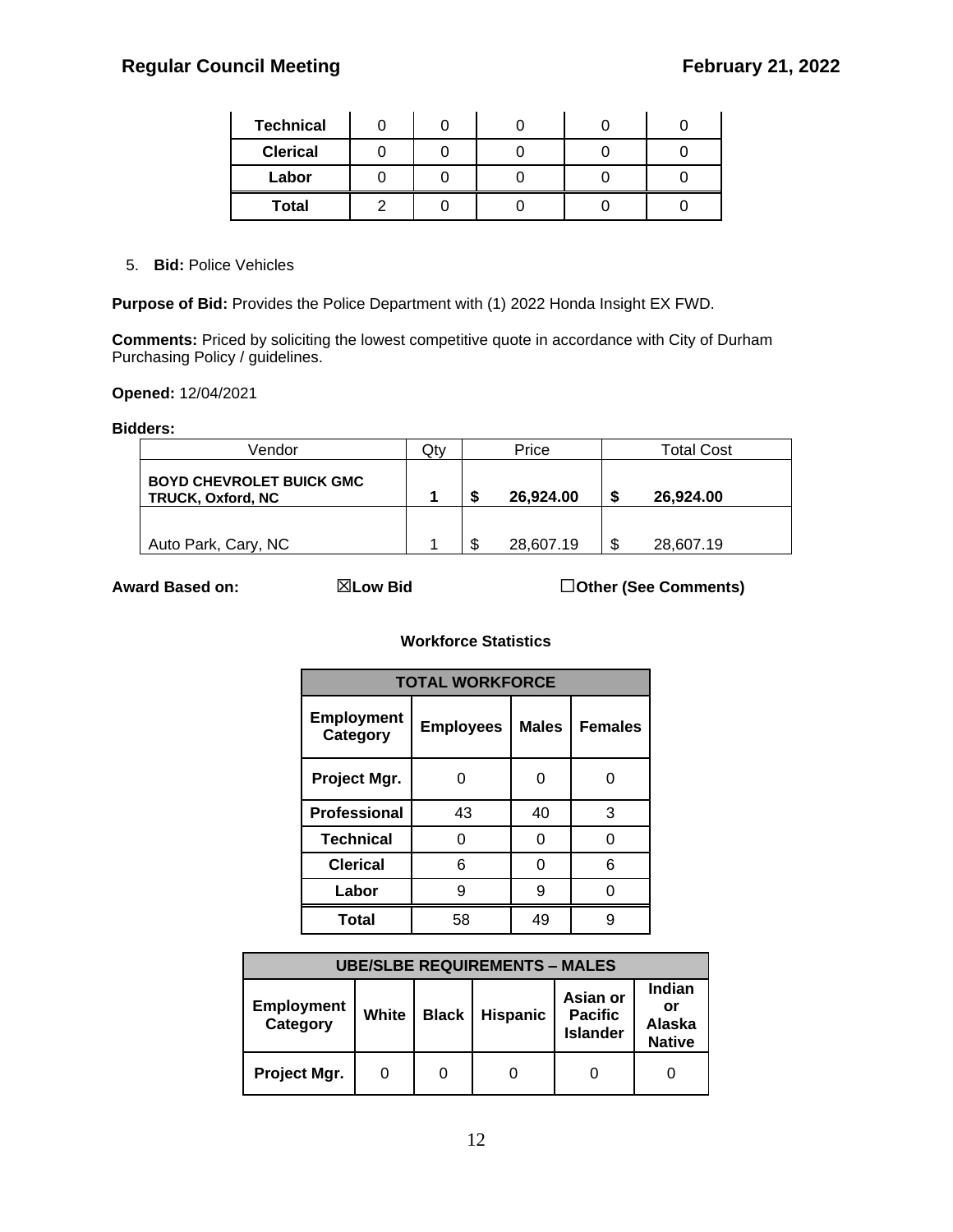| Professional     | 34 | 3 |  |  |
|------------------|----|---|--|--|
| <b>Technical</b> |    |   |  |  |
| <b>Clerical</b>  |    |   |  |  |
| Labor            |    |   |  |  |
| <b>Total</b>     | 42 |   |  |  |

| <b>UBE/SLBE REQUIREMENTS - FEMALES</b> |       |              |                 |                                               |                                         |  |
|----------------------------------------|-------|--------------|-----------------|-----------------------------------------------|-----------------------------------------|--|
| <b>Employment</b><br>Category          | White | <b>Black</b> | <b>Hispanic</b> | Asian or<br><b>Pacific</b><br><b>Islander</b> | Indian<br>or<br>Alaska<br><b>Native</b> |  |
| Project Mgr.                           | 0     | 0            | O               |                                               |                                         |  |
| <b>Professional</b>                    | 3     | 0            | 0               |                                               |                                         |  |
| <b>Technical</b>                       | O     | 0            | 0               |                                               |                                         |  |
| <b>Clerical</b>                        | 6     | 0            | 0               |                                               |                                         |  |
| Labor                                  |       | 0            | Ω               |                                               |                                         |  |
| <b>Total</b>                           | 9     | 0            |                 |                                               |                                         |  |

6. **Bid:** Police Vehicles

**Purpose of Bid:** Provides the Police Department with (1) 2022 Honda CR-V, EX Hybrid AWD FWD.

**Comments:** Priced by soliciting the lowest competitive quote in accordance with City of Durham Purchasing Policy / guidelines.

**Opened:** 12/04/2021

#### **Bidders:**

| Vendor                                                      | Qtv |   | Price     | <b>Total Cost</b> |
|-------------------------------------------------------------|-----|---|-----------|-------------------|
| <b>BOYD CHEVROLET BUICK GMC</b><br><b>TRUCK, Oxford, NC</b> |     | S | 32,884.00 | \$<br>32,884.00   |
|                                                             |     |   |           |                   |
| Auto Park, Cary, NC                                         |     | S | 37.424.29 | \$<br>37.424.29   |

**Award Based on:** ☒**Low Bid** ☐**Other (See Comments)**

| <b>TOTAL WORKFORCE</b>                   |  |  |  |  |  |  |
|------------------------------------------|--|--|--|--|--|--|
| Employment   Employees   Males   Females |  |  |  |  |  |  |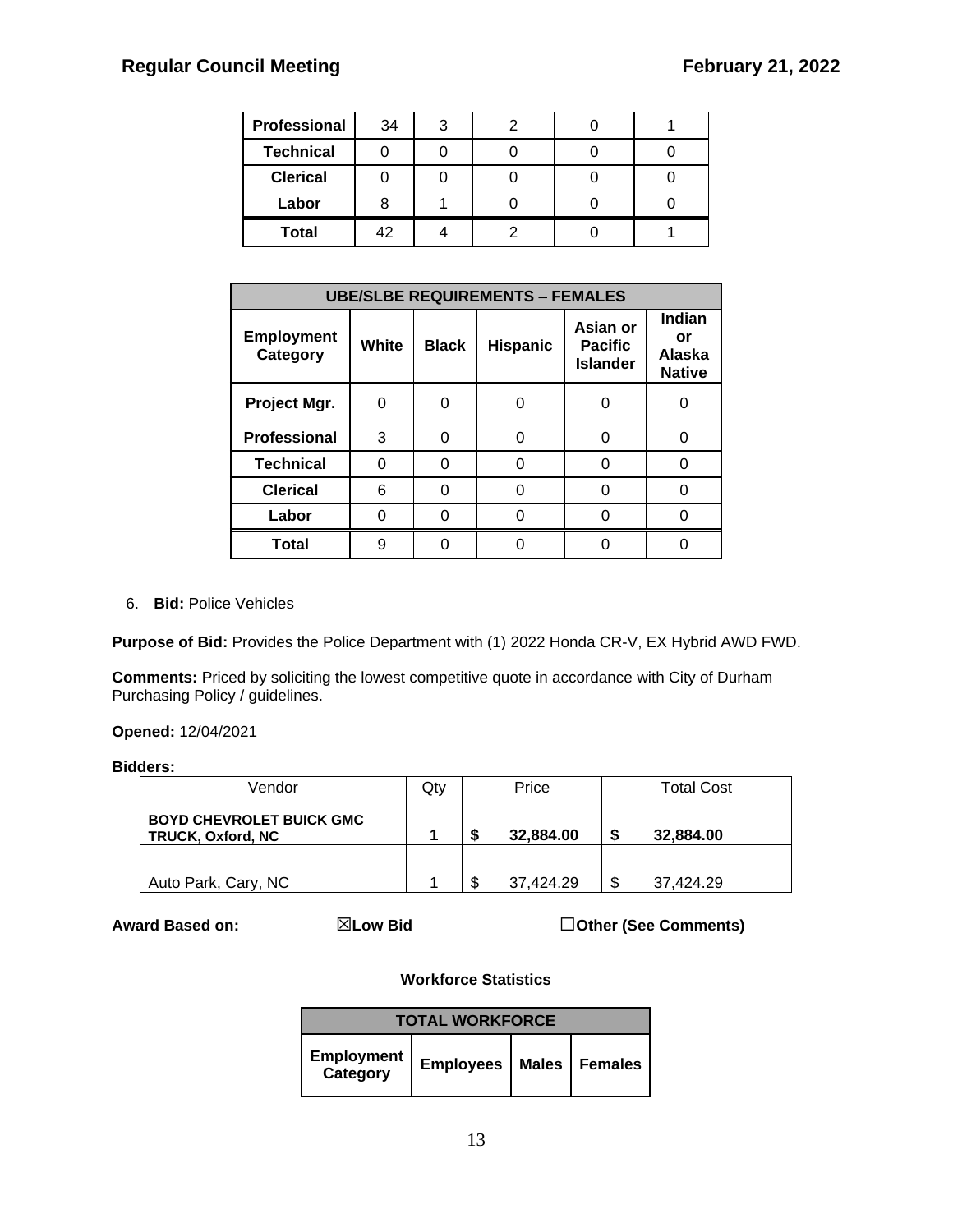| Project Mgr.        |    |    |  |
|---------------------|----|----|--|
| <b>Professional</b> | 43 | 40 |  |
| <b>Technical</b>    |    |    |  |
| <b>Clerical</b>     |    |    |  |
| Labor               |    |    |  |
| <b>Total</b>        | 58 | 49 |  |

| <b>UBE/SLBE REQUIREMENTS - MALES</b> |       |              |                 |                                               |                                         |  |
|--------------------------------------|-------|--------------|-----------------|-----------------------------------------------|-----------------------------------------|--|
| <b>Employment</b><br>Category        | White | <b>Black</b> | <b>Hispanic</b> | Asian or<br><b>Pacific</b><br><b>Islander</b> | Indian<br>or<br>Alaska<br><b>Native</b> |  |
| Project Mgr.                         | 0     | ი            |                 | ი                                             |                                         |  |
| <b>Professional</b>                  | 34    | 3            | 2               | U                                             |                                         |  |
| <b>Technical</b>                     | O     | O            |                 | ი                                             |                                         |  |
| <b>Clerical</b>                      | 0     | O            |                 | ი                                             |                                         |  |
| Labor                                | 8     |              |                 | ∩                                             |                                         |  |
| <b>Total</b>                         | 42    | 4            | 2               |                                               |                                         |  |

| <b>UBE/SLBE REQUIREMENTS - FEMALES</b> |       |              |                 |                                               |                                         |  |
|----------------------------------------|-------|--------------|-----------------|-----------------------------------------------|-----------------------------------------|--|
| <b>Employment</b><br>Category          | White | <b>Black</b> | <b>Hispanic</b> | Asian or<br><b>Pacific</b><br><b>Islander</b> | Indian<br>or<br>Alaska<br><b>Native</b> |  |
| Project Mgr.                           | O     | 0            |                 |                                               |                                         |  |
| <b>Professional</b>                    | 3     | 0            | ი               |                                               |                                         |  |
| <b>Technical</b>                       |       | 0            |                 |                                               |                                         |  |
| <b>Clerical</b>                        | 6     | 0            |                 |                                               |                                         |  |
| Labor                                  | U     | 0            |                 |                                               |                                         |  |
| <b>Total</b>                           | g     | ∩            |                 |                                               |                                         |  |

## **SUBJECT: DURHAM CULTURAL ADVISORY BOARD 2021 ANNUAL REPORT (ITEM 20/ PR #15217)**

**MOTION** by Council Member Freeman, seconded by Council Member Johnson, to receive the Durham Cultural Advisory Board 2021 Annual Report, was approved at 7:51 p.m. by the following vote: Ayes: Mayor O'Neal, Mayor Pro Tempore Middleton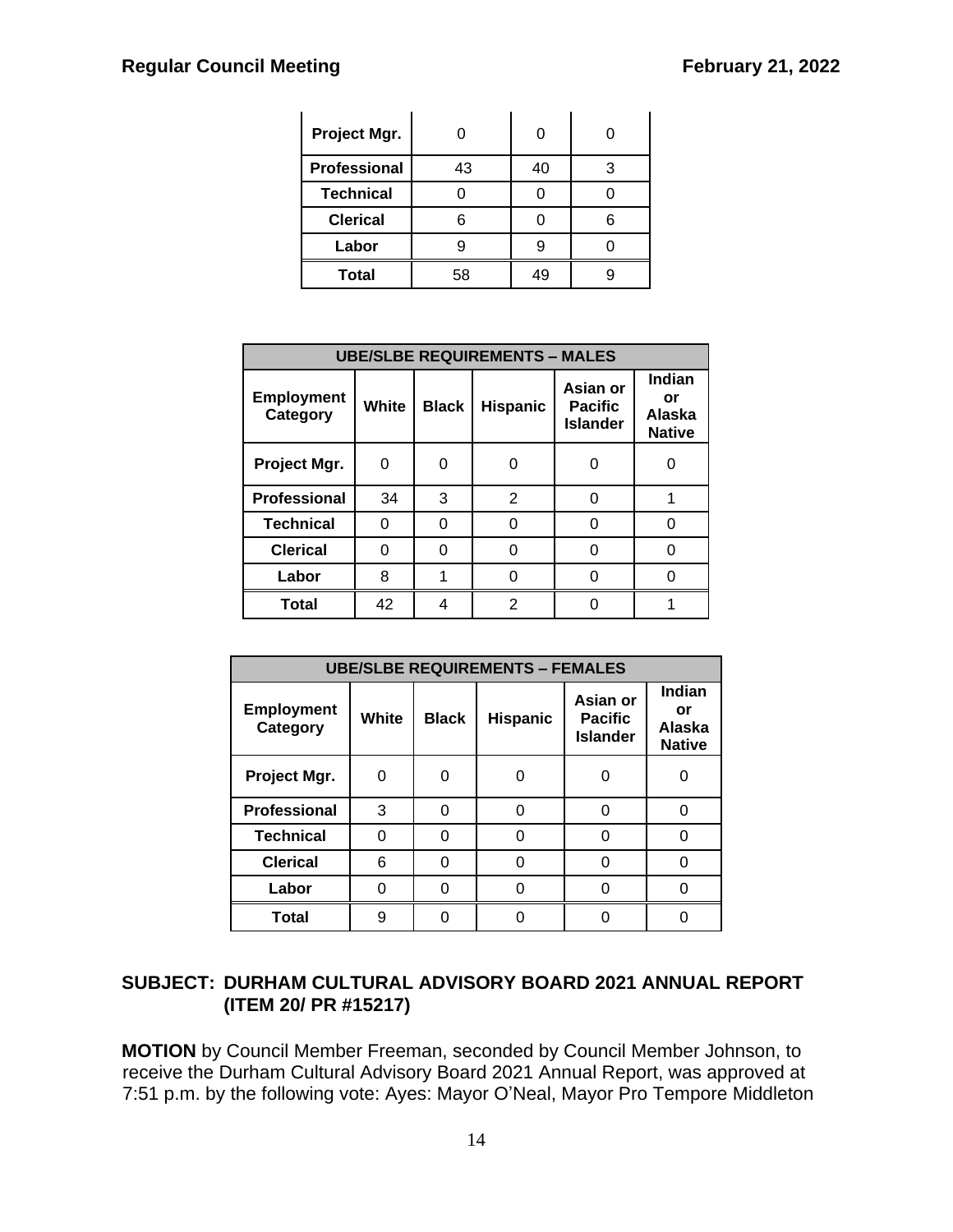and Council Members Freeman, Johnson, Reece, and Williams. Noes: None. Absent: Council Member Caballero.

## **SUBJECT: DURHAM ENVIRONMENTAL AFFAIRS BOARD 2021 ANNUAL REPORT (ITEM 21/ PR #15218)**

**MOTION** by Council Member Freeman, seconded by Council Member Johnson, to receive the Durham Environmental Affairs Board 2021 Annual Report, was approved at 7:51 p.m. by the following vote: Ayes: Mayor O'Neal, Mayor Pro Tempore Middleton and Council Members Freeman, Johnson, Reece, and Williams. Noes: None. Absent: Council Member Caballero.

## **SUBJECT: DURHAM YOUTHWORKS 2021 PROGRAM EVALUATION REPORT (ITEM 22/ PR #15228)**

**MOTION** by Council Member Freeman, seconded by Council Member Johnson, to receive a presentation on the Durham YouthWorks 2021 Program; and to receive a report on the Durham YouthWorks 2021 Program Evaluation, was approved at 7:51 p.m. by the following vote: Ayes: Mayor O'Neal, Mayor Pro Tempore Middleton and Council Members Freeman, Johnson, Reece, and Williams. Noes: None. Absent: Council Member Caballero.

## **SUBJECT: 2021 RECREATION ADVISORY COMMISSION REPORT (ITEM 23/ PR #15229)**

**MOTION** by Council Member Freeman, seconded by Council Member Johnson, to receive the 2021 Recreation Advisory Commission Report, was approved at 7:51 p.m. by the following vote: Ayes: Mayor O'Neal, Mayor Pro Tempore Middleton and Council Members Freeman, Johnson, Reece, and Williams. Noes: None. Absent: Council Member Caballero.

## **SUBJECT: CONTRACT SW-76, SIDEWALK REPAIRS 2020 AMENDMENT NO.1 (ITEM 24/ PR #15198)**

**MOTION** by Council Member Freeman, seconded by Council Member Johnson, to authorize the City Manager to execute Contract Amendment No.1 for SW-76, Sidewalk Repairs 2020 with Browe Construction Company, Inc., in the amount of \$1,900,000 for a total, revised contract amount not to exceed \$4,707,285.25, was approved at 7:51 p.m. by the following vote: Ayes: Mayor O'Neal, Mayor Pro Tempore Middleton and Council Members Freeman, Johnson, Reece, and Williams. Noes: None. Absent: Council Member Caballero.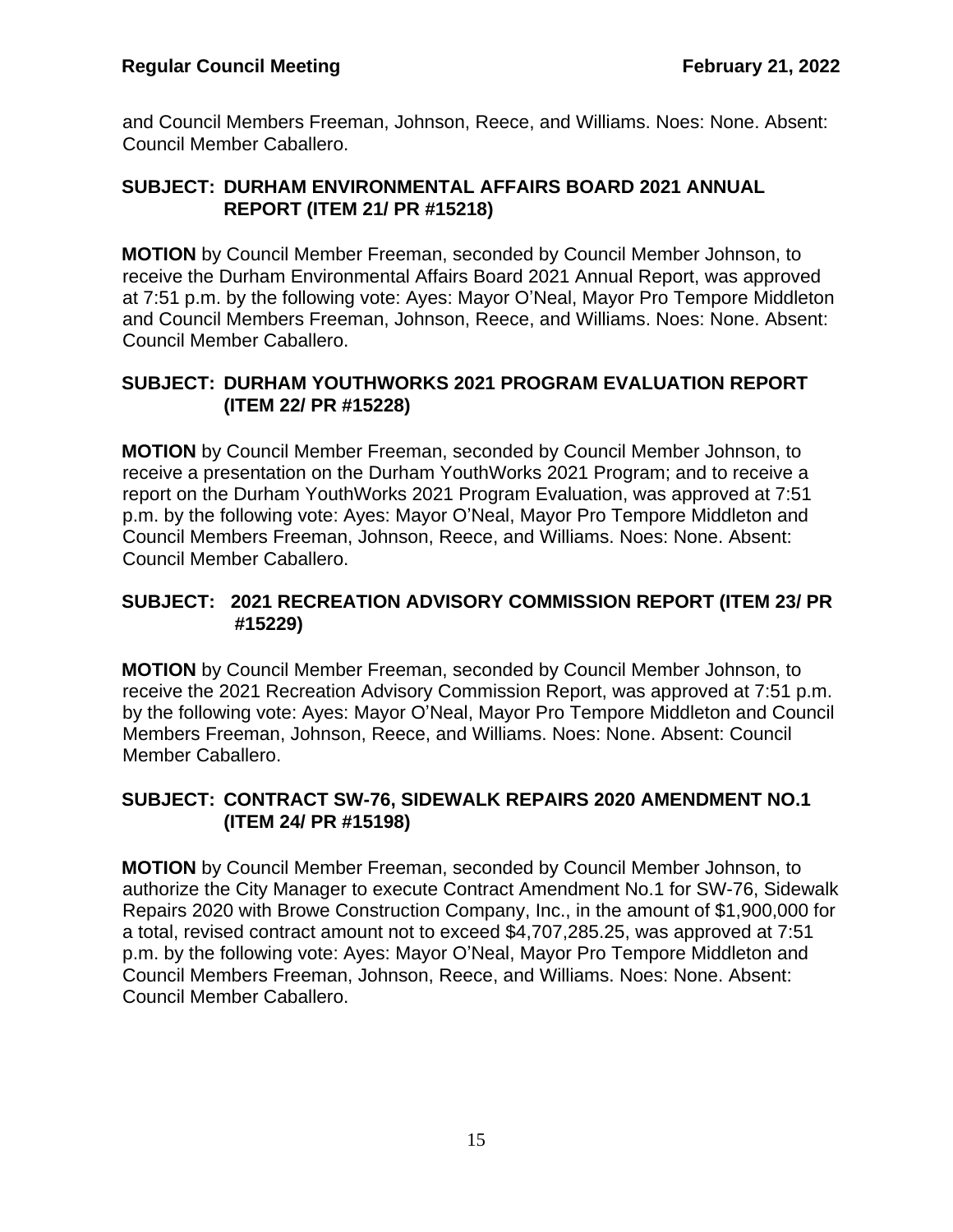## **SUBJECT: CONTRACT SW-87C, REQUEST FOR QUALIFICATIONS FOR INSPECTIONS AND OMBUDSMAN SERVICES FOR SIDEWALK PROJECTS (ITEM 25/ PR #15201)**

**MOTION** by Council Member Freeman, seconded by Council Member Johnson, to authorize the City Manager to execute a professional services contract for SW-87C, Inspections and Ombudsman Services for Sidewalk Projects with Summit Design and Engineering Services, PLLC, in the amount not to exceed \$600,000, was approved at 7:51 p.m. by the following vote: Ayes: Mayor O'Neal, Mayor Pro Tempore Middleton and Council Members Freeman, Johnson, Reece, and Williams. Noes: None. Absent: Council Member Caballero.

## **[GENERAL BUSINESS AGENDA - PUBLIC HEARINGS]**

## **SUBJECT: FY 2022-2023 ANNUAL ACTION PLAN "NEEDS" PUBLIC HEARING (ITEM 26/ PR #15194)**

Reginald Johnson, Director of Community Development and Matthew Schnars, Planning and Performance Manager introduced the item, provided background, and noted that the public hearing had been properly advertised and publicized on the Department website.

Mayor O'Neal opened the public hearing for the FY 2022-2023 Annual Action Plan to receive comments regarding community development needs.

Marie Hill-Faison, a resident of Durham, spoke to the needs of residentially displaced individuals. She stated that additional housing, hotel accommodations, as well as increased transit needed to be a top priority.

Lorisa Seibel, a resident of Durham, advocated for increased funding for hotels while residents awaited more permanent housing and asked for the rent relief program to be extended.

Evelyn Matchinger, a resident of Durham, asked Council to allocate 6 million dollars to the rent relief program so that local Durham residents could apply to stay in their current homes and not face eviction.

Laurie Cox, a resident of Durham, asked for additional funding to extend the rental assistance program that helped residents with staying in their homes and avoid evictions.

Ms. Munn, a resident of Durham, spoke to her experiences dealing with COVID-19 and asked Council to support additional funding into the rental assistance program.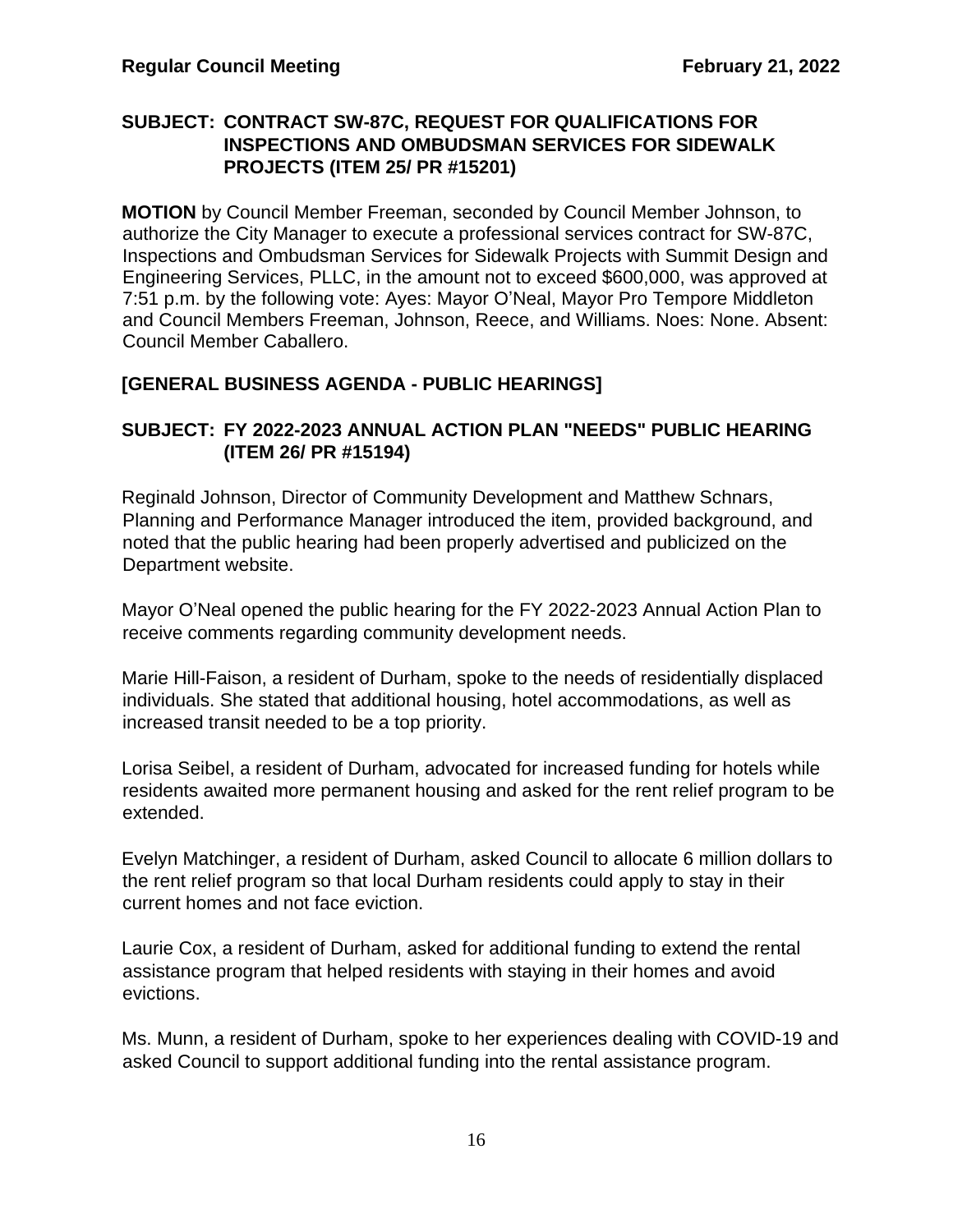Reynold Smith, a resident of Durham, advocated for equitable open space within the City and asked for swift implementation.

Thomas White, a resident of Durham, also advocated for equitable open space and asked for the creation of an Open Space Implementer position to ensure that it happened.

Stella Adams, a resident of Durham, spoke to the increased housing needs that the city was facing and named several neighborhoods such as Emory Woods, Walltown, and Hayti that needed assistance.

Sandra Nelson, a resident of Durham, spoke to her experience of being a victim of gun violence in the City and how the rental assistance program helped her stay in her home for the four months that she needed to recover.

Vanesa Evans, a resident of Durham, asked that transit and affordable housing be made priorities in the upcoming fiscal cycle.

Constance Wright, a resident of Durham, asked Council to extend the Low Income Tax program.

Regina Mays, a resident of Durham, advocated for the rent relief program; however, she stated that there were several misunderstandings surrounding the qualifications to be eligible.

William Jackson, a resident of Durham, asked that the Council re-examine plans for development in the Fayetteville Corridor.

Angela Vick-Lewis, a resident of Durham, spoke to the needs of the homeless residents in the community and advocated for more assistance.

Laura Stroud, a resident of Durham, spoke to the need to plan for more open space in accordance to the urban open space plan.

Donna Fredrick, a resident of Durham, requested that Council continue the Low Income Tax Grant program.

Jackie Wagstaff, a resident of Durham, spoke to the need to create more opportunities for residents to earn livable wages.

Carthic Sudaramathy, a resident of Durham, echoed the comments regarding open space and the need for a dedicated position in the city to implement ideas.

Seeing no additional speakers, Mayor O'Neal declared the public hearing closed.